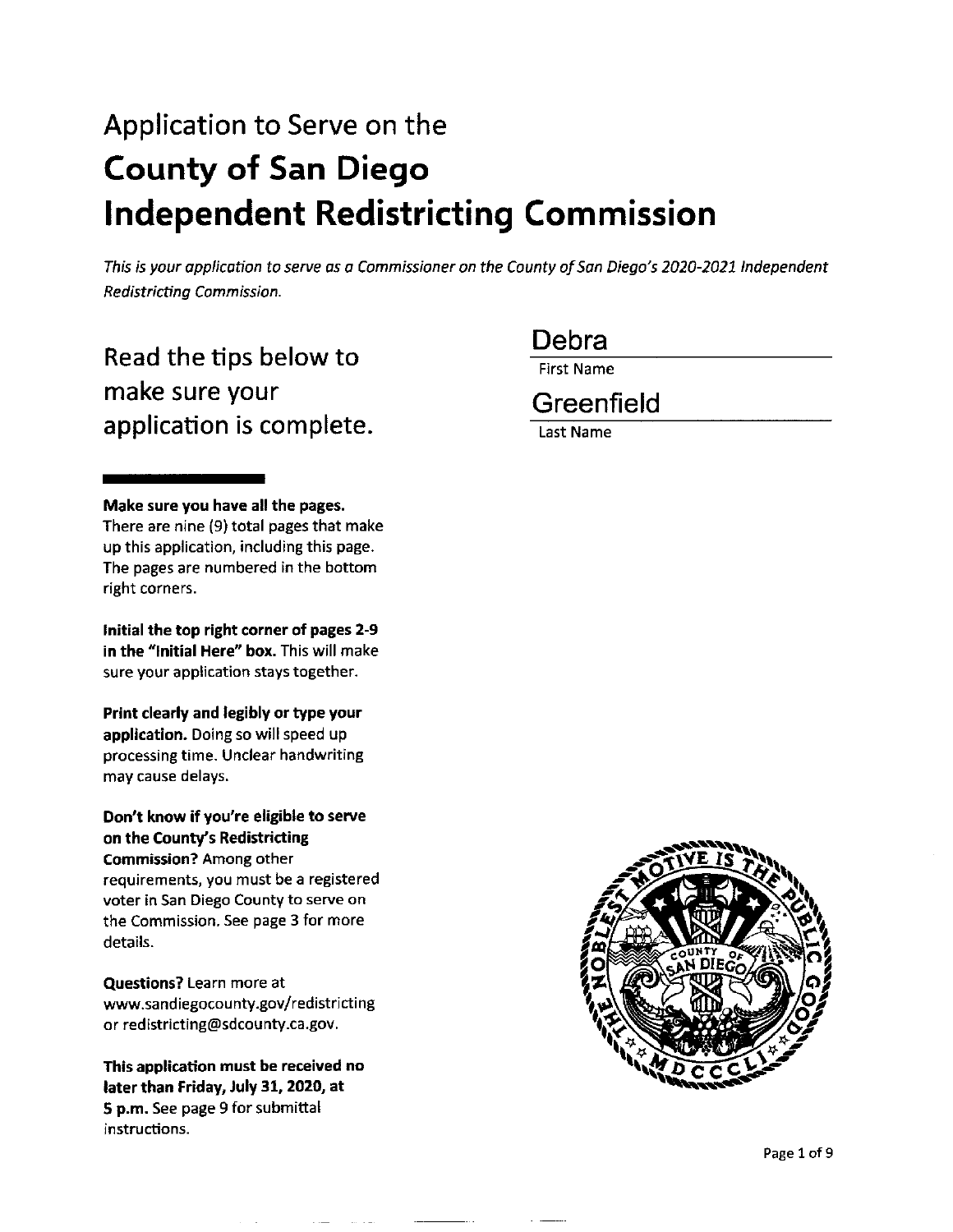### **.\_ \_\_\_ ...J**

#### **Application Timeline**

| <b>July 31, 2020</b>               | Applications must be received by the San Diego County Clerk of the Board<br>of Supervisors no later than 5 p.m.                                                                                   |
|------------------------------------|---------------------------------------------------------------------------------------------------------------------------------------------------------------------------------------------------|
| <b>August 26, 2020</b>             | From the pool of qualified applicants, the Clerk of the Board of Supervisors<br>will post the names of the 60 most qualified applicants. The names will be<br>posted online for at least 30 days. |
| October 13, 2020                   | The Clerk of the Board of Supervisors will conduct a random drawing of<br>the qualified applicants at the Board of Supervisors meeting to select eight<br>Commissioners.                          |
| October 22 and<br>November 5, 2020 | The selected eight Commissioners will meet to choose the remaining six<br>Commissioners from the remaining pool of qualified applicants.                                                          |

#### **Important Things to Know**

- The questions in this application ensure you are eligible to serve on the Commission.
- Answer the questions to the best of your ability.

### **A. Tell us About Yourself**

| Debra<br>First Name:                                         |           |       | Last Name: Greenfield |  |
|--------------------------------------------------------------|-----------|-------|-----------------------|--|
| Address (where you are registered to vote)                   |           |       |                       |  |
| <b>Street Address:</b>                                       |           |       |                       |  |
| City:                                                        |           |       |                       |  |
| State:                                                       | Zip Code: |       |                       |  |
| Mailing Address (if different than the address listed above) |           |       |                       |  |
| <b>Street Address:</b>                                       |           |       |                       |  |
| City.                                                        |           |       |                       |  |
| State:                                                       | Zip Code: |       |                       |  |
| <b>Contact Information</b>                                   |           |       |                       |  |
| Phone 1:                                                     |           | Type: | cell                  |  |
| Phone 2:                                                     |           | Type: |                       |  |
| E-mail:                                                      |           |       |                       |  |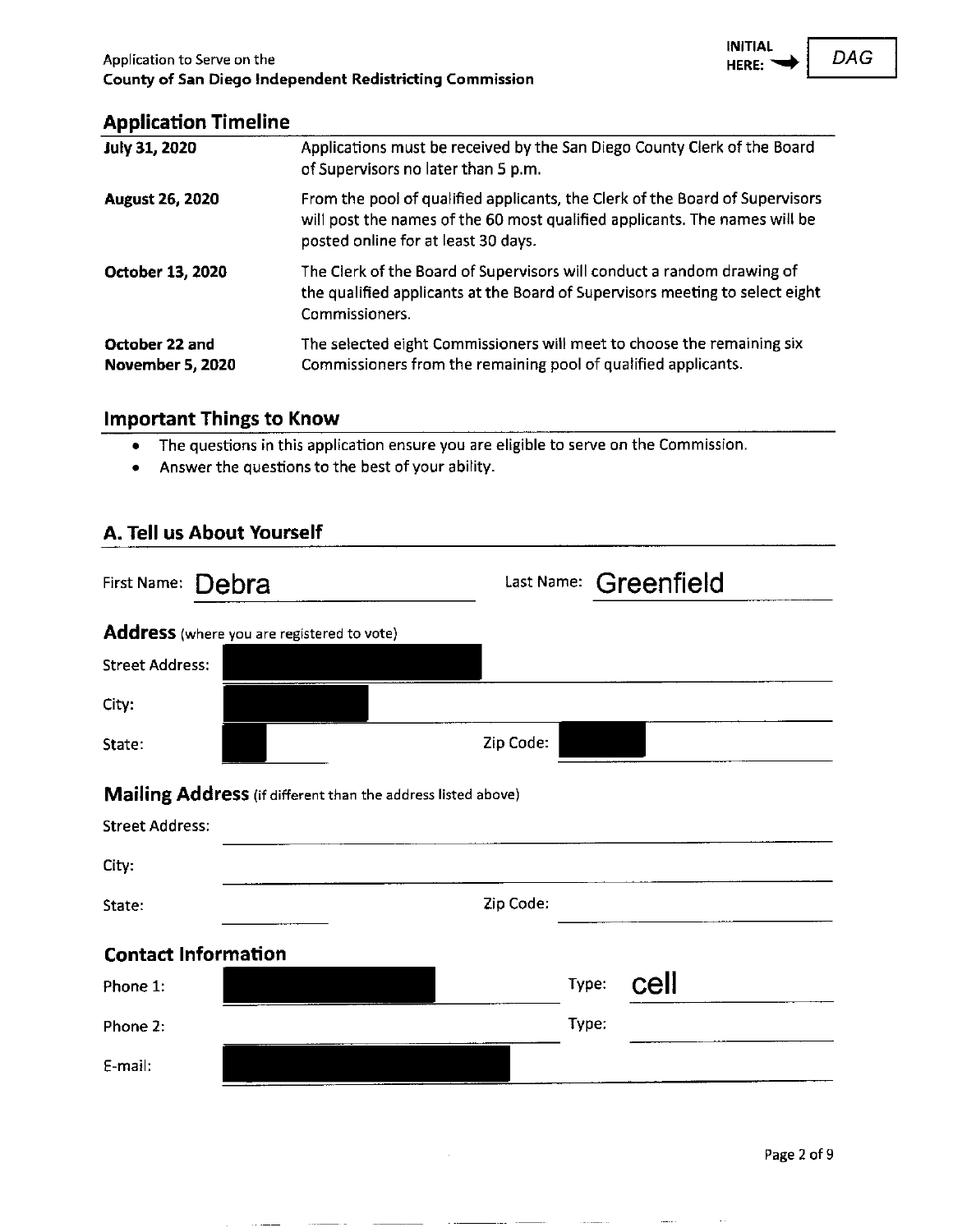# **B. How This Application Will Be Used**

| I understand the contents of this application may be made available to the public.   | $\boxtimes$ Yes. I |
|--------------------------------------------------------------------------------------|--------------------|
|                                                                                      | understand         |
| I understand that while this application is a public document, my personal e-mail    | $\boxtimes$ Yes. I |
| address, street address, and phone number(s) will be kept confidential to the extent | understand         |
| authorized by law.                                                                   |                    |

### **C. Questions to Determine Eligibility**

Government Code section 21550 sets forth certain qualifications to serve on this Commission. Please check the appropriate box for each question. Applicants may be asked to verify and update information at various points in the process.

| 1. | Are you a resident of the County of San Diego?                                                                                                                                                                                                                                                                                 |              | $\Box$ No                                           |
|----|--------------------------------------------------------------------------------------------------------------------------------------------------------------------------------------------------------------------------------------------------------------------------------------------------------------------------------|--------------|-----------------------------------------------------|
| 2. | Which supervisorial district do you live in?<br>If you're not sure, visit www.sandiegocounty.gov, click on "Find My District" under the<br>Board of Supervisors, and enter your address in the top right of the web page.                                                                                                      |              | <b>X</b> 1<br>$\sqcap$ 2<br>⊟з<br>Π4<br>$\square$ 5 |
| з. | Which political party are you currently registered?                                                                                                                                                                                                                                                                            |              |                                                     |
|    | $\Box$ Green<br>$\Box$ American Independent<br>$\Box$ Republican<br>$\boxtimes$ Democratic                                                                                                                                                                                                                                     |              | $\Box$ Libertarian                                  |
|    | $\Box$ Other:<br><b>Peace and Freedom</b><br>$\perp$                                                                                                                                                                                                                                                                           |              |                                                     |
|    | I am not registered with a political party (non-partisan)<br>$\Box$                                                                                                                                                                                                                                                            |              |                                                     |
| 4. | Have you been continuously registered to vote in the County of San<br>Diego with the same political party preference or with no political party<br>preference and have not changed your political party preference for at<br>least five years?<br>If you're not sure, you can check your voter registration at www.sdvote.com. | <b>X</b> Yes | ™ No                                                |
| 5. | Have you voted in at least one of the last three statewide elections<br>immediately preceding your application to be a member of the<br>Commission?                                                                                                                                                                            | <b>X</b> Yes | No                                                  |

# **Explanatory Notes:** If necessary, you may further explain answers to the questions above.

-------

 $DAG$ 

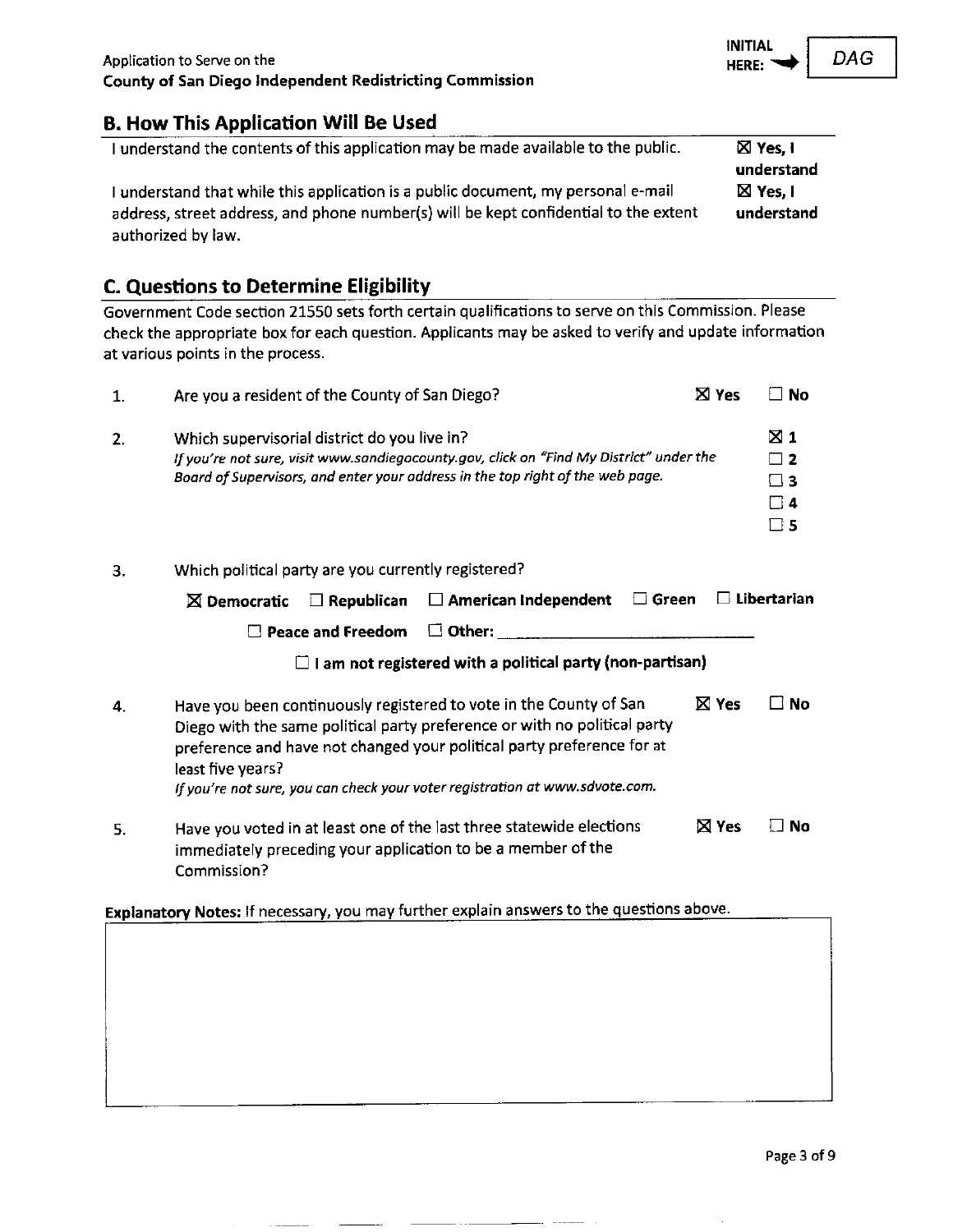| Application to Serve on the                              | $HERE: \rightarrow   DAG$ |  |
|----------------------------------------------------------|---------------------------|--|
| County of San Diego Independent Redistricting Commission |                           |  |

6. Within the 10 years immediately preceding the date of this application to the Commission, have either you, or an immediate family member, done any of the following? For purposes of these questions, immediate family members means a spouse, child, in-law, parent, or sibling. *You are not eligible to serve on the Commission if you answer "Yes» ta any of the following:* 

| a. | Been appointed to, elected to, or have been a candidate for office at the<br>local, state, or federal level representing the County of San Diego,<br>including as a member of the Board of Supervisors. | $\square$ Yes | <b>X</b> No  |
|----|---------------------------------------------------------------------------------------------------------------------------------------------------------------------------------------------------------|---------------|--------------|
| b. | Served as an employee of, or paid consultant for, an elected<br>representative at the local, state, or federal level representing the<br>County of San Diego.                                           | □ Yes         | <b>X</b> No  |
| С. | Served as an employee of, or paid consultant for, a candidate for office<br>at the local, state, or federal level representing the County of San Diego.                                                 | $\square$ Yes | <b>X</b> No  |
|    | d. Served as an officer, employee, or paid consultant of a political party or<br>as an appointed member of a political party central committee.                                                         | $\square$ Yes | <b>X</b> No  |
| e. | Been a registered federal, state, or local lobbyist                                                                                                                                                     | $\Box$ Yes    | <b>XI No</b> |
|    |                                                                                                                                                                                                         |               |              |

**Explanatory Notes:** If necessary, you may further explain answers to the questions above.

 $DAG$ 

**INITIAL**<br>HERE: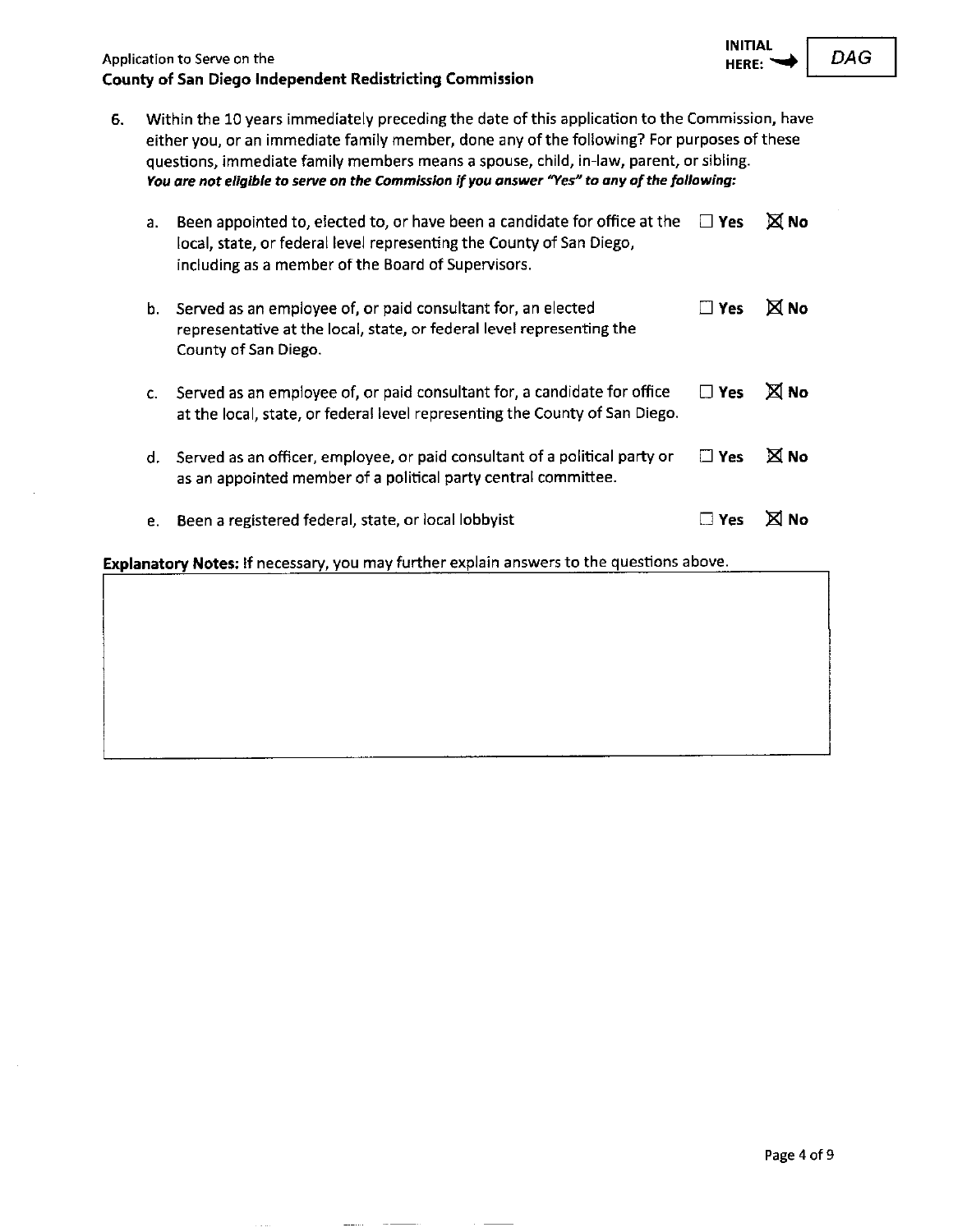

### **D. Experience Qualifications**

State law requires candidates demonstrate experience in areas related to redistricting. Please provide responses to the following questions.

**1. What experience do you possess that demonstrates analytical skills relevant to the redistricting process and voting rights, and demonstrates your ability to comprehend and apply the applicable state and federal legal requirements?** 

The primary experience that demonstrates the skills that fit this criteria is my career as General Counsel and Director of Legislative Affairs for the San Diego Association of Governments (SANDAG) from 1975 - 2003. In this capacity I was required to apply local, state and federal legal requiements to every aspect of my work for the agency. In addition, the job required extensive analytical skills to successfully serve to assist in carrying out SANDAG's mission. I have a keen understanding of "how this region works" and the various levels of government.

As Director of Legislative Affairs I had a strong grasp of State and Federal legislative functions as well as those at the local level. I've worked with hundreds of elected officials at all levels of government to successfully move the region forward.

SANDAG's functions stretched from transportation to land use, housing, environment, shoreline, air and water quality, border issues, criminal justice, debt issuance, voter participation in sales tax measures, economics, GIS and research just to name an important few. I had to understand these issues, analyze applicable law, and apply it consistently and correctly.

You are encouraged to limit your response to one page, however if more space is needed, you may attach an additional page.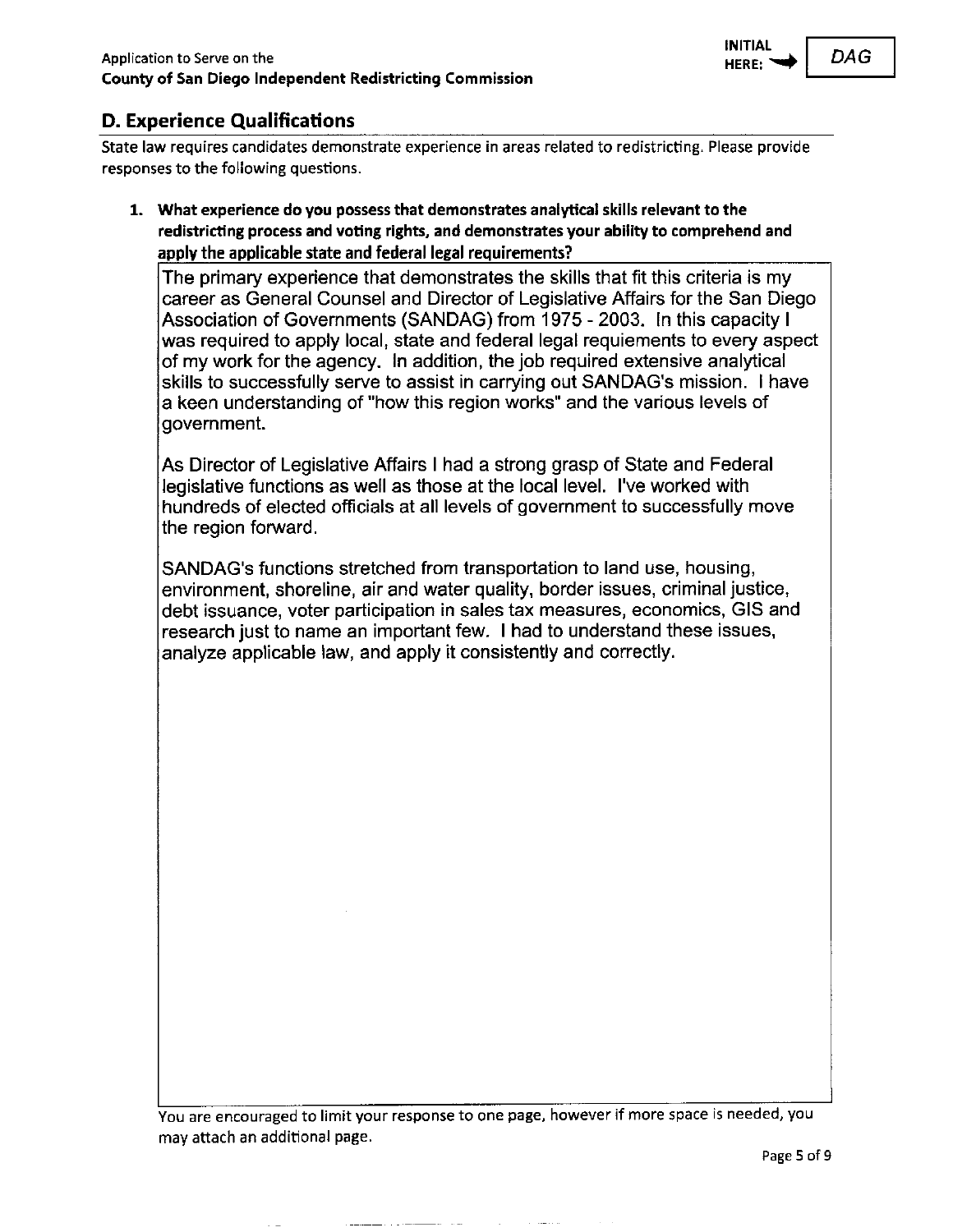#### 2. What experience do you possess that demonstrates an ability to be impartial?

During my career as an attorney in government service I was always required to be impartial and follow the law. As SANDAG General Counsel I advised local elected officials representing every city and the County of San Diego. Each and every member of the Board of Directors and the Board itself sought impartial legal advice from me. I served in this capacity for almost 30 years.

I have served in many capacities that provide additional demonstration. For example, I served on a San Diego County Charter Review Commission while in law school, I was employed by the City of Vista as Assistant City Attorney, and I served in many state and county bar leadership positions including a member of the State Bar Public Law Section, Chair of the Environmental Law Section of the San Diego County Bar, and others. Recently, I was selected by the American Bar Association to be a participant in a Pro Bono media event to encourage pro bono service by lawyers throughout the nation. In all of these roles, the ability to be impartial is crucial.

You are encouraged to limit your response to one page, however if more space is needed, you may attach an additional page.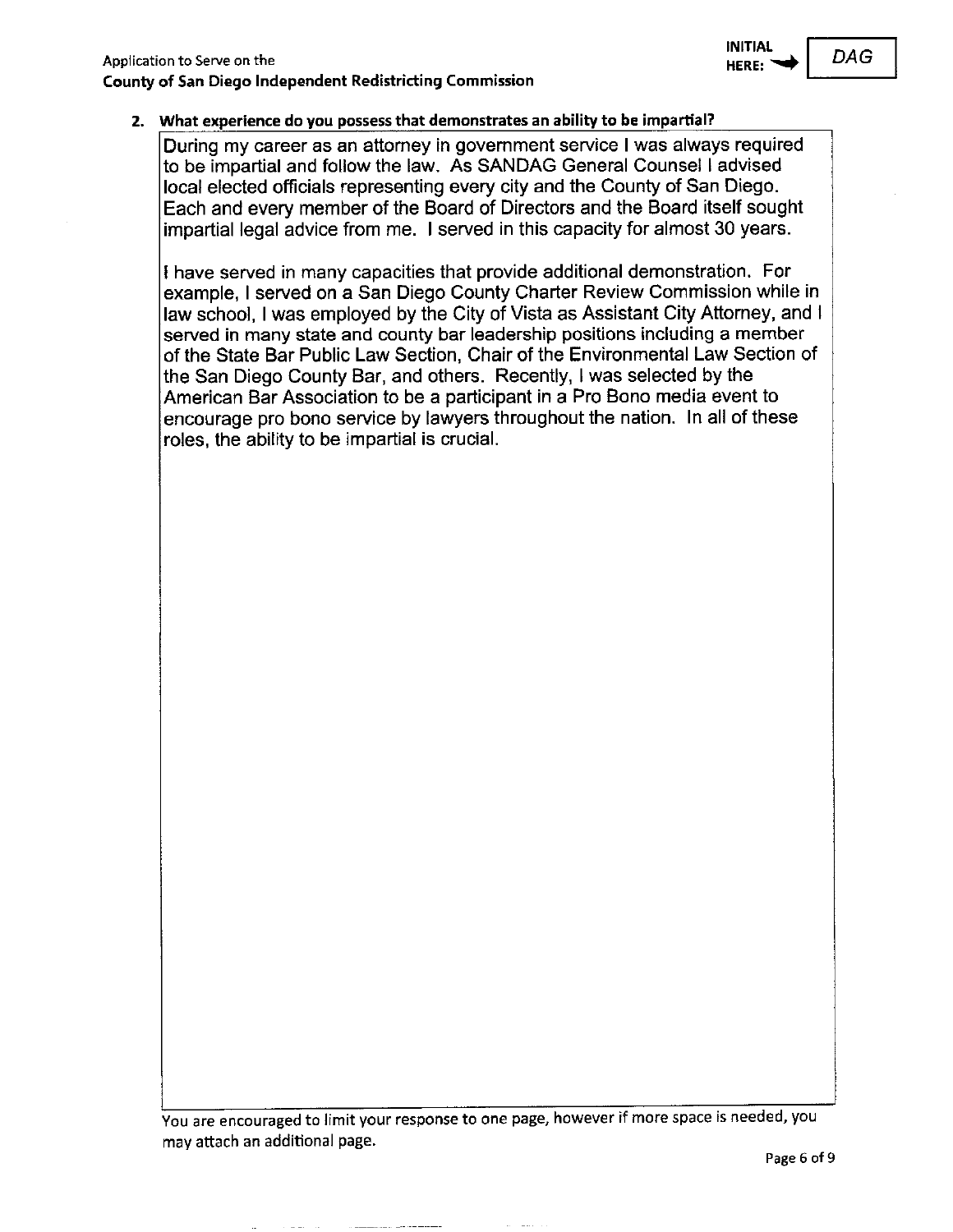**3. What experience do you possess that demonstrates an appreciation for** the **diverse demographics and geography of the County of San Diego?** 

In addition to serving as SANDAG General Counsel until 2003 and understanding local, state and federal law and how to apply it, I currently am a volunteer attorney with the San Diego Volunteer Lawyer Program. In 2015, I was named Pro Bono Lawyer of the Year by that organization. For many years I have provided legal services for low income individuals seeking guardianship of minor children. I have assisted hundreds of families and individuals of all demographics who reside in the County of San Diego. I have received many awards from the State Bar of California for my volunteer service to the low income community.

I am currently a member of both the SDSU Pulic Affairs Task Force for the College of Professional Studies and Fine Arts, which acts as liason between San Diego State University and the public sector, and the SDSU West River Park Advisory Group. Through those organizations I work extensively on issues affecting the entire County in an effort to serve all communities.

I have lived in the County in various locations for 70 years. I have never lived anywhere other than the County and have appreciated living and working in this region my entire life. I graduated from Hilltop High School in Chula Vista (where I have been inducted into the Hall of Fame for my service to the San Diego region), SDSU with a degree in Public Administration, and USD School of Law.

You are encouraged to limit your response to one page, however if more space is needed, you may attach an additional page.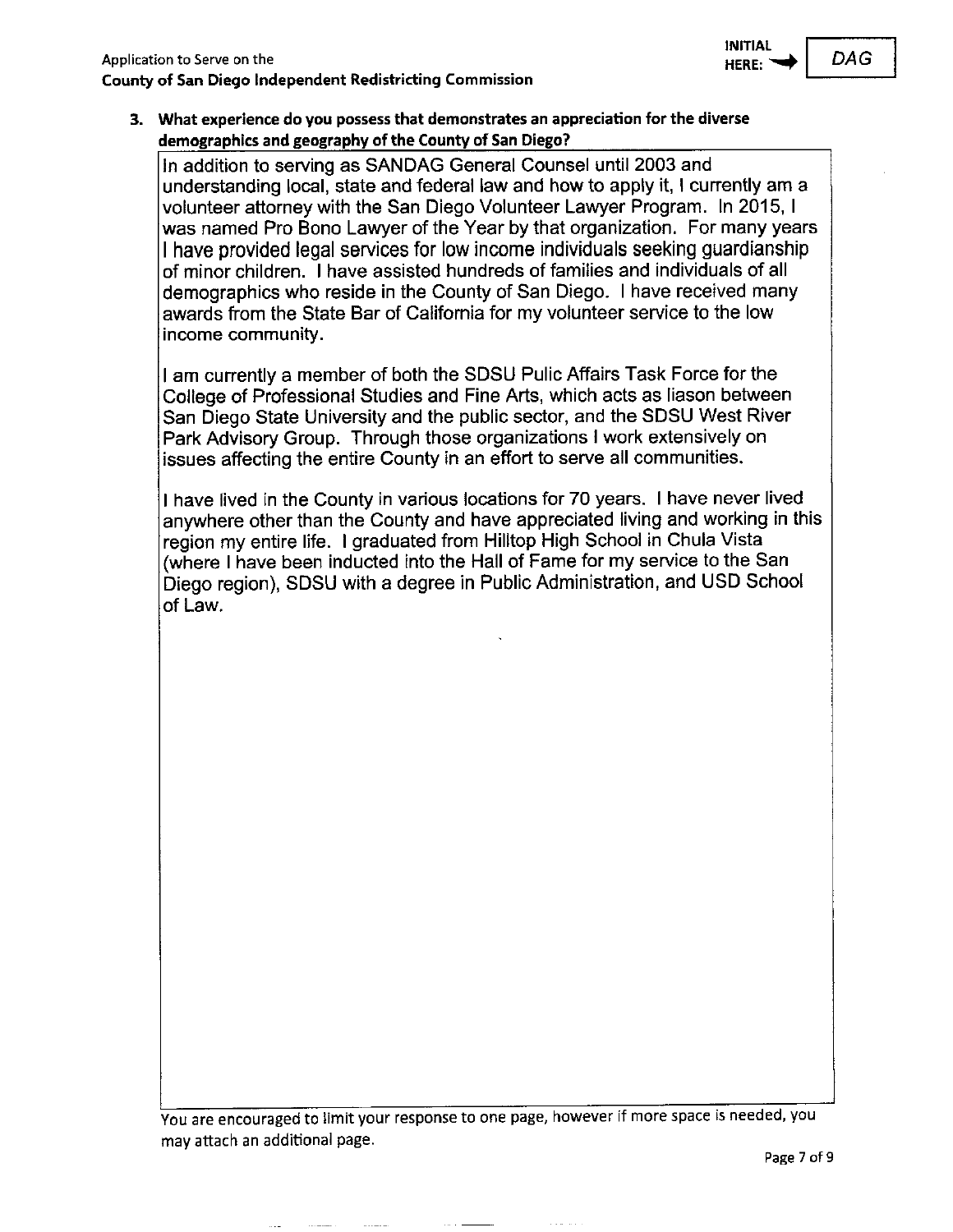Providing this information is optional. You may select "decline to state" for each answer. Elections Code section  $21550(g)(2)$  requires six of the 14 appointees, in addition to meeting minimum requirements, be chosen in a way **that ensures the Commission reflects the County's diversity, including racial, ethnic, geographic, and gender**  diversity. However, formulas or specific ratios shall not be applied for this purpose.

- 1. **Please describe your ethnic origin.** Mark one or more boxes.
	- D BLACK/AFRICAN AMERICAN: All persons having origins in any of the original Black racial groups of Africa.
	- $\Box$  HISPANIC/LATINO: All persons of Mexican, Puerto Rican, Cuban, Central or South American, or other Spanish culture or origin, regardless of race.
	- $\Box$  ASIAN: All persons having origins in any of the original peoples of the Far East, Southeast Asia, or the Indian subcontinent including, for example, Cambodia, China, India, Japan, Korea, Malaysia, Pakistan, the Philippine Islands, Thailand, and Vietnam.
	- $\Box$  NATIVE HAWAIIAN/OTHER PACIFIC ISLANDER: All persons having origins in any of the original peoples of **Hawaii, Guam, Samoa, or other Pacific Islands.**
	- $\Box$  AMERICAN INDIAN/ALASKA NATIVE: All persons having origins in any of the original peoples of North and South America (including Central America), and who maintain cultural affiliation or community **recognition.**
	- 00 WHITE (not of Hispanic Origin): All persons having origins in any of the original peoples of Europe, North Africa, or the Middle East.
	- $\square$  Prefer to Self-Describe:  $\square$
	- $\Box$  Decline to state
- **2. What is your date of birth?** \_

□ Decline to state

- **3. Select the gender you identify as:** 
	- IXl Female
	- D Male
	- □ Non-binary
	- $\Box$  Decline to state

**INITIAL** 

 $DAG$